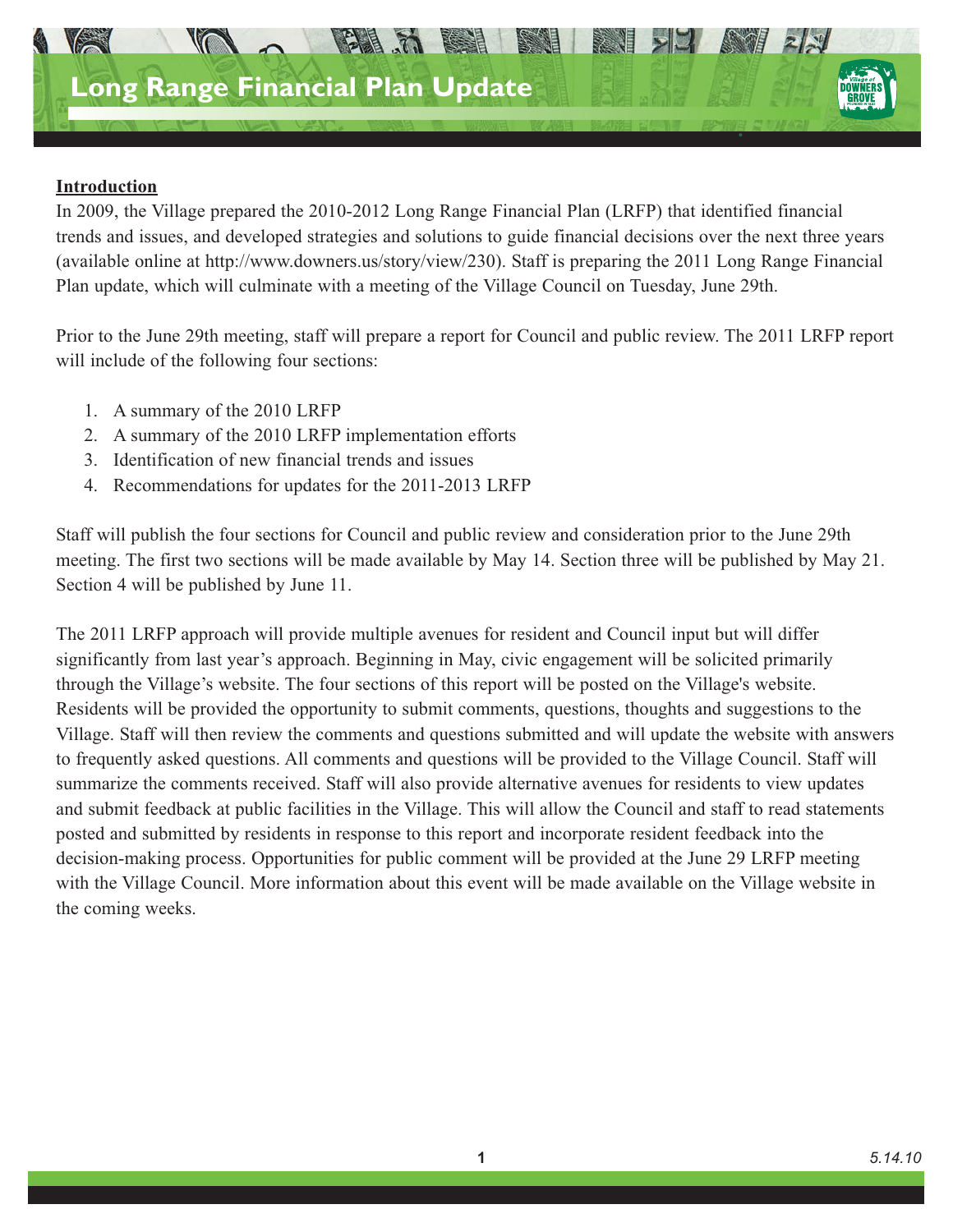

In 2009, the Village Council met with staff members for a series of Long Range Financial Planning sessions. The purpose of these meetings was to develop long-term financial strategies and build consensus for the solutions that would become the basis for future financial decisions. Through these meetings, the Village produced a three-year Long Range Financial Plan that guided the preparation of the 2010 annual budget. The LRFP process facilitated an ongoing dialogue among the community, the Council and staff. In addition, the Long Range Financial Plan process created an awareness of the Village's financial issues, identified strategies and solutions for these issues, and established a three-year plan. This section outlines a summary of the 2010 Long Range Financial Plan and includes an overview of the following issues and solutions:

- General Fund Revenues
- General Fund Expenses
- General Fund Projections
- General Fund Strategies
- General Fund Three-Year Plan
- Infrastructure and Facilities
- Debt Capacity
- Infrastructure and Facilities Strategies

### **General Fund Revenues**

The figures below show the Village's top four General Fund revenue sources and total GF revenue. Figure 1 depicts historical information from 1992 through 2009 and Figure 2 compares FY 1996/97 to FY 2009.

# **Figure 1**



General Fund Revenue (in millions)

<sup>\*</sup> Sales tax does not include Home Rule Sales Tax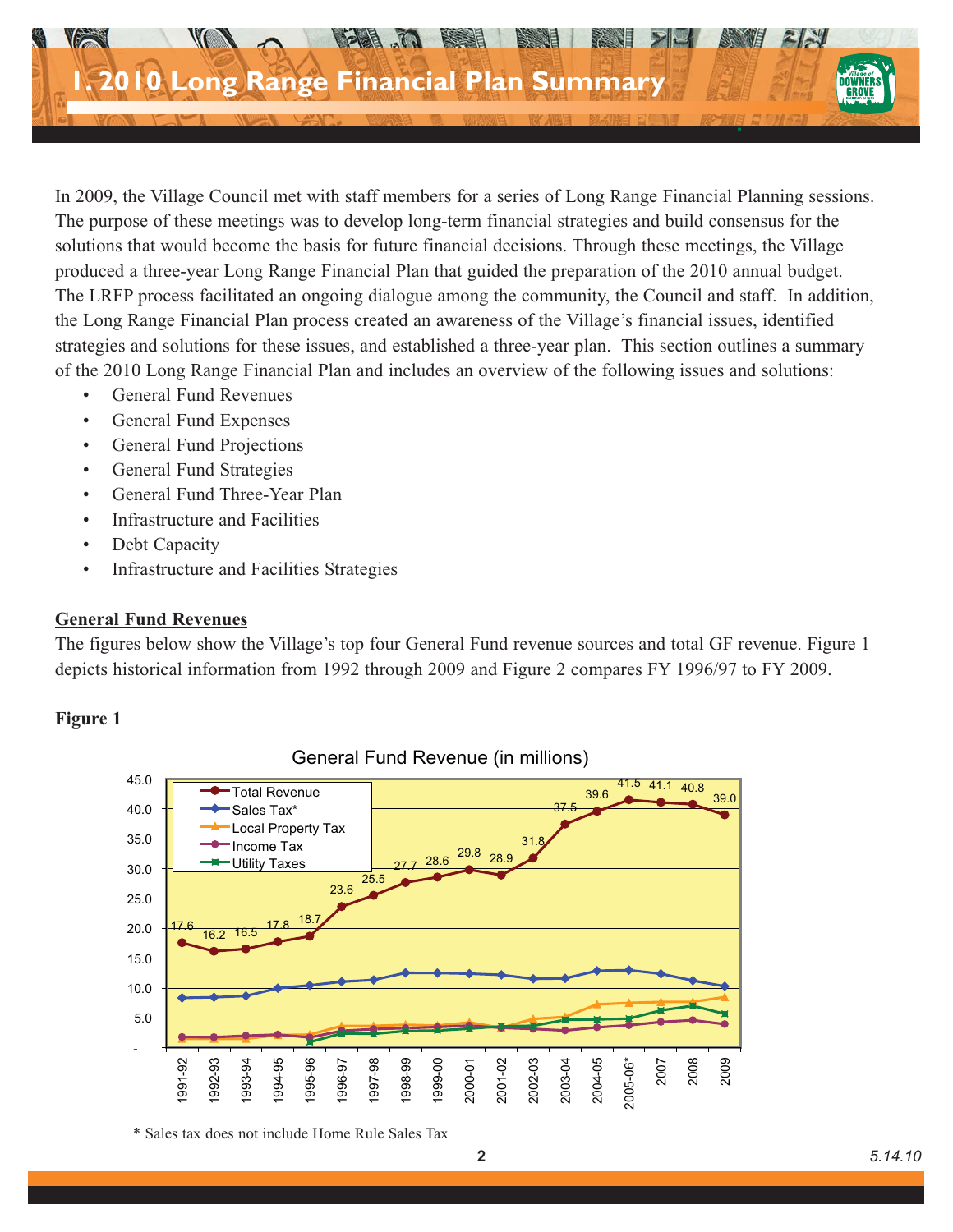| <b>General Fund Major Revenue Category Comparison</b> |                 |         |                |         |  |  |  |  |  |
|-------------------------------------------------------|-----------------|---------|----------------|---------|--|--|--|--|--|
| FY 1996/97 and FY 2009                                |                 |         |                |         |  |  |  |  |  |
|                                                       | 1996/97 Actual  |         | 2009 Actual    |         |  |  |  |  |  |
| <b>Major Revenue</b>                                  | <b>Revenuel</b> | % total | <b>Revenue</b> | % total |  |  |  |  |  |
| Sales Tax                                             | 11,056,758      | 47%     | 10,300,409     | 26%     |  |  |  |  |  |
| <b>Property taxes</b>                                 | 2,775,280       | 12%     | 9,174,755      | 24%     |  |  |  |  |  |
| <b>Utility Tax</b>                                    | 2,421,642       | 10%     | 5,694,903      | 15%     |  |  |  |  |  |
| <b>Income</b>                                         | 2,848,984       | 12%     | 3,960,237      | 10%     |  |  |  |  |  |
| All Other                                             | 4,543,226       | 19%     | 9,821,140      | 25%     |  |  |  |  |  |
| <b>Total Revenue</b>                                  | 23,645,890      | 100%    | 38,951,444     | 100%    |  |  |  |  |  |

Sales tax revenue represents 26% of revenue in the \$39.0 million General Fund. Sales Tax remains the largest revenue source, but has been generally flat over time and has shown signs of significant decline in recent years. Sales tax revenue remained generally flat since 1999 at about \$12 million, but began declining in 2007 to roughly \$10.3 million in 2009. 2009 sales tax revenue was the lowest since 1996.

Property tax is the most reliable revenue source while others are variable. Property taxes have been a predictable and stable revenue source for the Village. Income tax revenue is cyclical and varies with economic conditions. During the last recession, unemployment peaked more than a year after the official end of the recession. Income tax collections lag behind changes in income. The State of Illinois controls and distributes the local share of the income tax.

An analysis of Village revenue sources concluded that total Village revenue has been declining since 2006. The Village has achieved greater diversification among major revenue sources over time and the current economy will threaten future revenue growth in the major revenue categories

### **General Fund Expenses**

Figure 3 denotes the Village's total General Fund expenses over time, the Village's General Fund personnel expenses over time and non-personnel expenses in the General Fund over time. Total General Fund expenses have decreased during the past three years. Personnel costs are the primary expense driver in the General Fund. Non-personnel expenses have been relatively flat over time and have decreased steadily since 2007.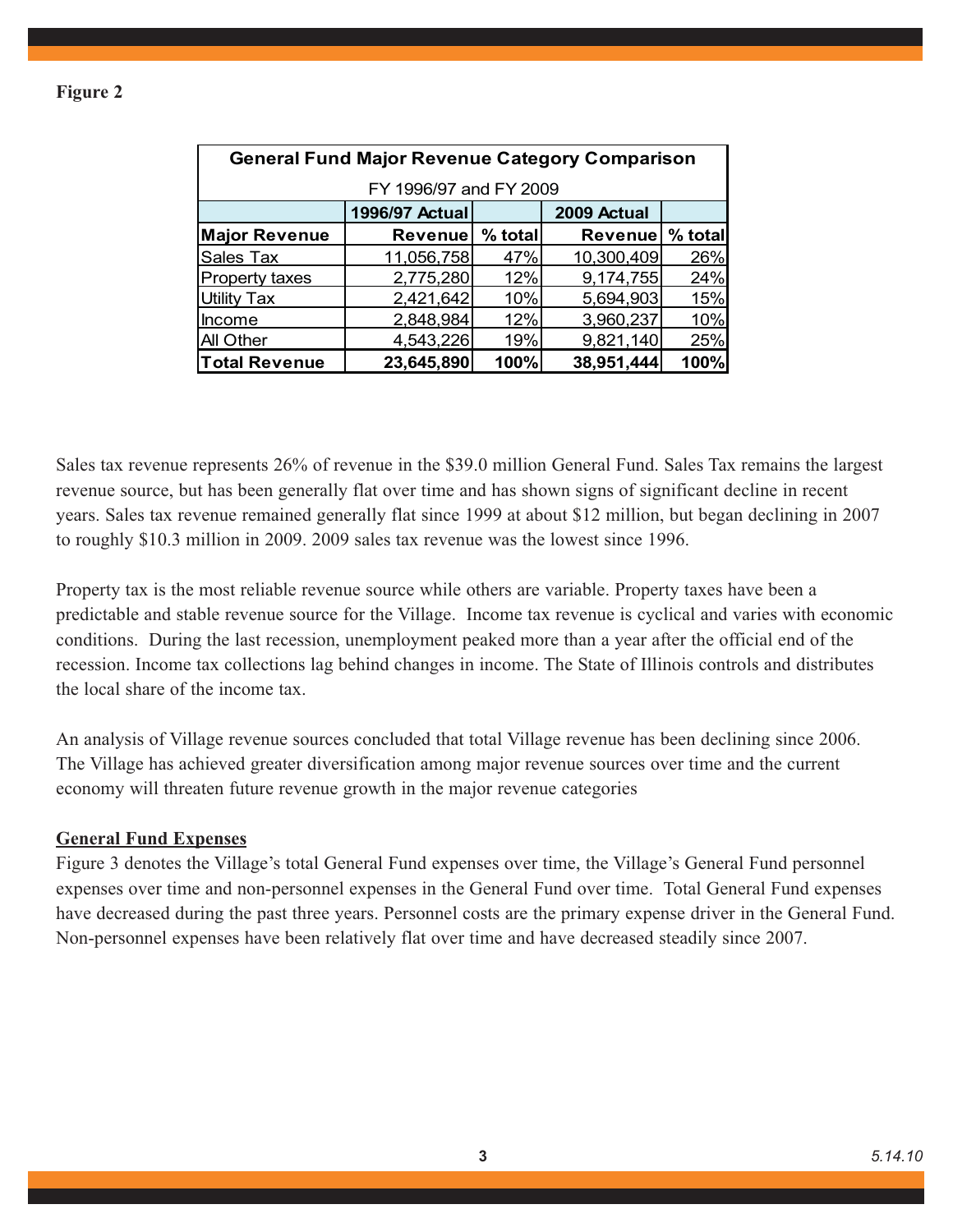

# **General Fund Expenses (in millions)**

**Figure 4**

| <b>General Fund Staffing Comparison</b> |    |                |    |             |  |  |
|-----------------------------------------|----|----------------|----|-------------|--|--|
| FY 1996/97 and FY 2009                  |    |                |    |             |  |  |
|                                         |    |                |    |             |  |  |
|                                         |    | 1996/97 Actual |    | 2009 Actual |  |  |
| Total FTE                               |    | 364            |    | 358         |  |  |
| <b>GF Personnel Expenses</b>            | \$ | 14,690,574     | \$ | 29,745,746  |  |  |
| % of Total Expenses                     |    | 65%            |    | 74%         |  |  |

Figure 4 compares General Fund staffing in 1996 to 2009 General Fund staffing and shows that at 74% of total General Fund Expenses, personnel costs are the major expense driver. Despite a decline in the number of employees, personnel expenses have increased steadily due to increasing personnel costs in the areas of wages, other benefits and pension costs.

# **General Fund Projections**

Figure 5 below depicts "business as usual" revenue and expense projections for FY 2010 through FY 2012. As shown, the projected "business as usual" gap between revenues and expenses was about \$4.5 million for 2010 and grows to \$6 million in 2012. Existing revenues are not growing at a rate to support the growth of existing expenses. These projections indicate that significant change to expenses and revenues must occur to ensure that the Village maintains its strong financial position.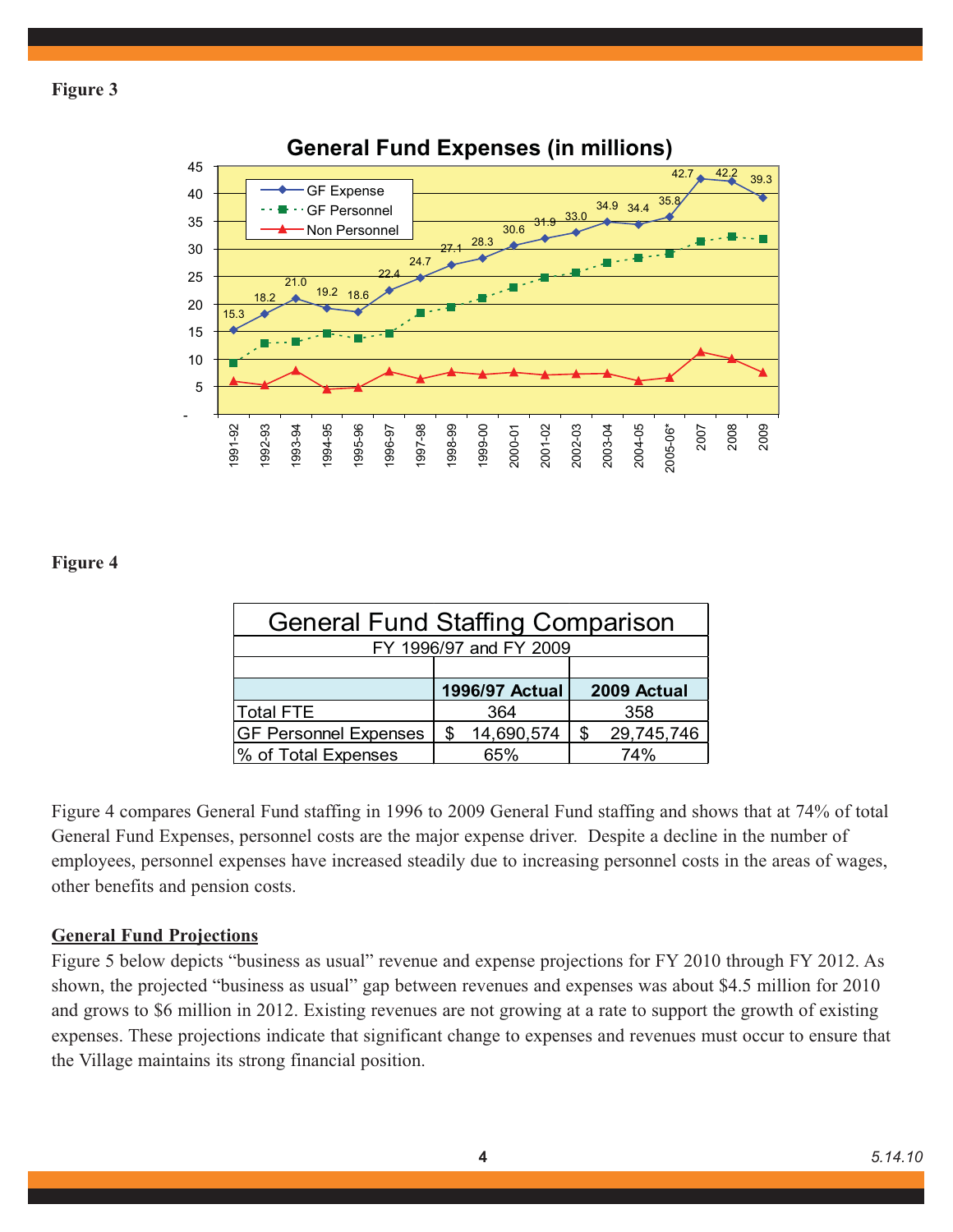

# **General Fund Strategies**

During the LRFP, the following strategies were identified to address the gap between Village revenues and expenses:

- **Implement Operating Efficiencies**
- Enhance the Revenue Base
- Reduce/Eliminate Services, Events & Programs
- Increase/Enhance Property Tax Revenue
- Increase/Enhance Other Revenue Sources
- Reduce Personnel Expenses
- Strategically Use Reserves

Implement Operating Efficiencies refers to the provision of selected services, programs and events at existing levels but at reduced costs. Staff noted that this strategy will focus on implementing operating efficiencies that reduce personnel costs. The second strategy, Enhance the Revenue Base, refers to implementing the Economic Development Plan to increase property values and the sales tax base. This strategy also includes actively pursuing annexations with a net positive financial impact to the Village.

A third strategy included reducing or eliminating low priority services, events and programs. However, reducing or eliminating higher priority services, events and programs may be considered if there is a significant financial benefit to the Village. Fourth, increasing or enhancing property tax revenue would increase the levy such that it results in a tax rate near the average tax rate of DuPage County municipalities and would pledge the increase in the property tax levy for covering the costs of services provided by the Village. Next, increasing or enhancing Village revenue sources other than the property tax was considered as a strategy. This included identifying and implementing new revenue sources in addition to increasing other current revenue sources. These revenue sources, when possible, should be complimentary to the property tax.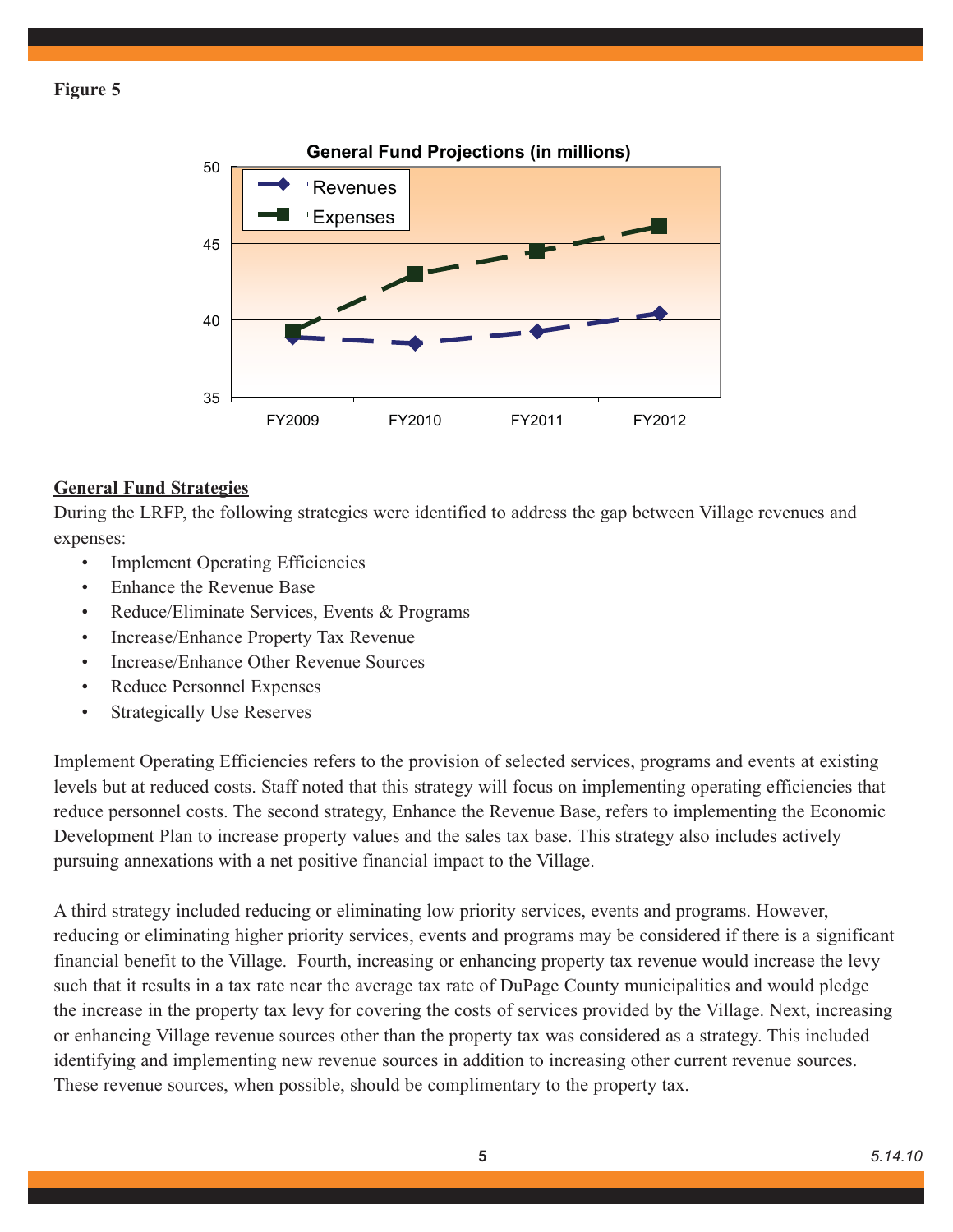The sixth strategy identified was reducing personnel expenses through changes in employee benefit levels and through a reduction of the number of employees when operating efficiencies are achieved and when services, events and programs are reduced or eliminated. Finally, a strategic use of reserves to assist in the transition to the new business model would be considered as a strategy. Following a strategic use of reserves, the Village would increase reserves to approximately 40% of General Fund expenses.

The following strategic concepts were preferred by the Village Council for closing the General Fund structural gap over a three year period:

- Expense Reductions
- Property Tax Levy Increase
- Other Revenue Increases
- Strategically Use Reserves

# **General Fund 3 Year Plan**

The following specific three-year plan was identified.

### 2010

- Reduce Expenses by \$2.0 Million
- Increase the Property Tax Levy for General Fund Operations by \$500,000
- Increase Other Revenue Sources by \$1,000,000 (6 months)
- Use \$1.0 Million of Reserves

### 2011

- Contain Expenses
- Increase the Property Tax Levy for General Fund Operations by \$500,000
- Capture Full Year of Other Revenue Increases (Additional \$1 Million)
- Maintain Reserves

### 2012

- Contain Expenses
- Increase the Property Tax Levy for General Fund Operations by \$500,000
- Begin Replenishing Reserves

Figure 6 depicts the closure of the projected revenue and expense gap assuming implementation of the Long Range Financial Plan above.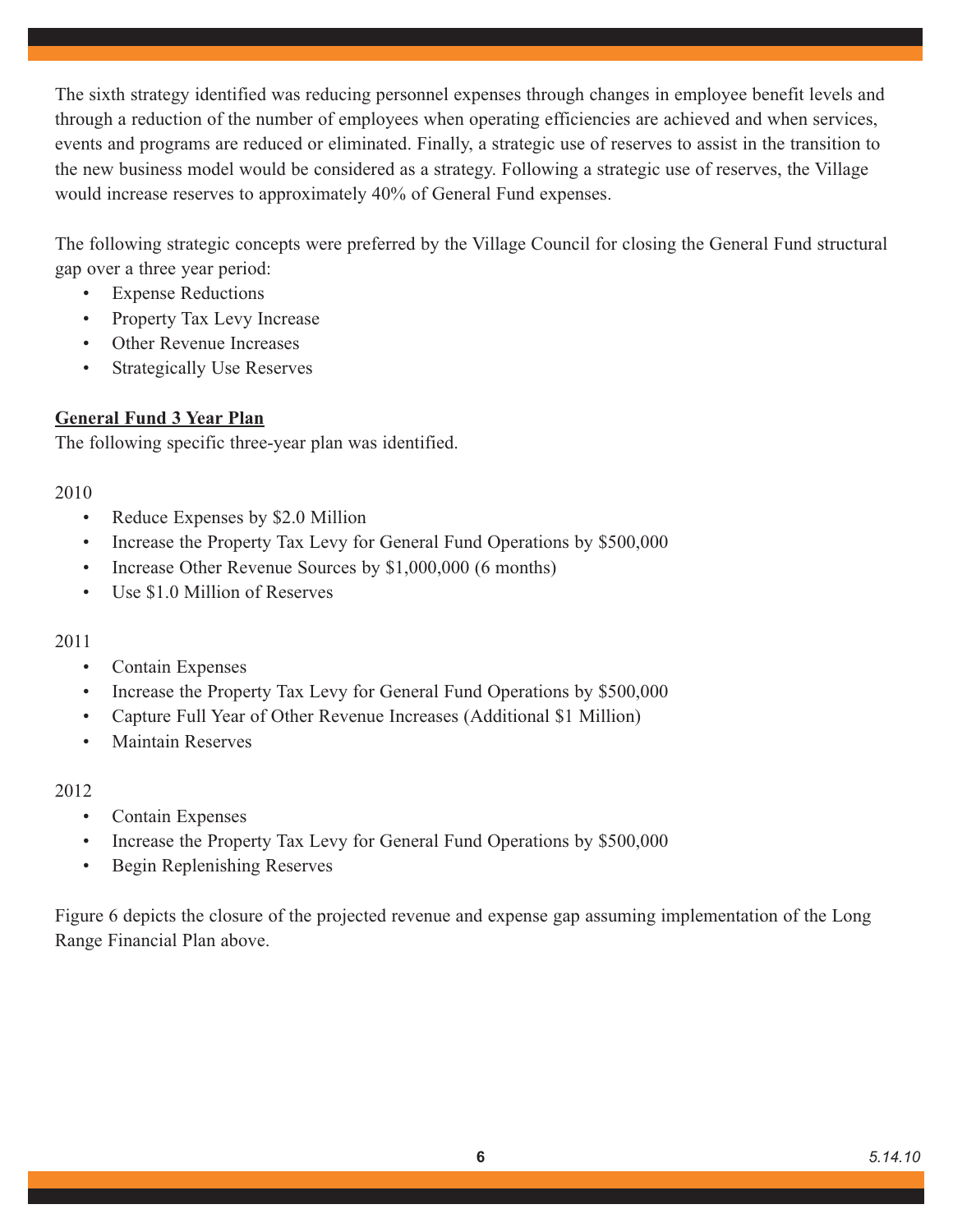

# **Infrastructure and Facilities**

There are multiple components of infrastructure and facilities including facilities, streets, stormwater, water, parking, streetlights, sidewalks and traffic infrastructure.

#### **Figure 7**



# Infrastructure and Facilities: Funding Sources and Needs (in millions)

Figure 7 shows future, identified infrastructure and facility needs and available funding assuming the use of current funding sources. The analysis incorporated a funding need for both the construction of new facilities, as well as on-going maintenance of existing facilities. Infrastructure and facilities currently have multiple sources of funding including home rule sales tax, motor fuel tax, property tax, telecommunications tax and grant funding. Long Range Financial Planning concluded that infrastructure and facilities investment needs are significant and vary over time and that infrastructure and facilities investment needs exceed existing sources of funding. **7** *5.14.10*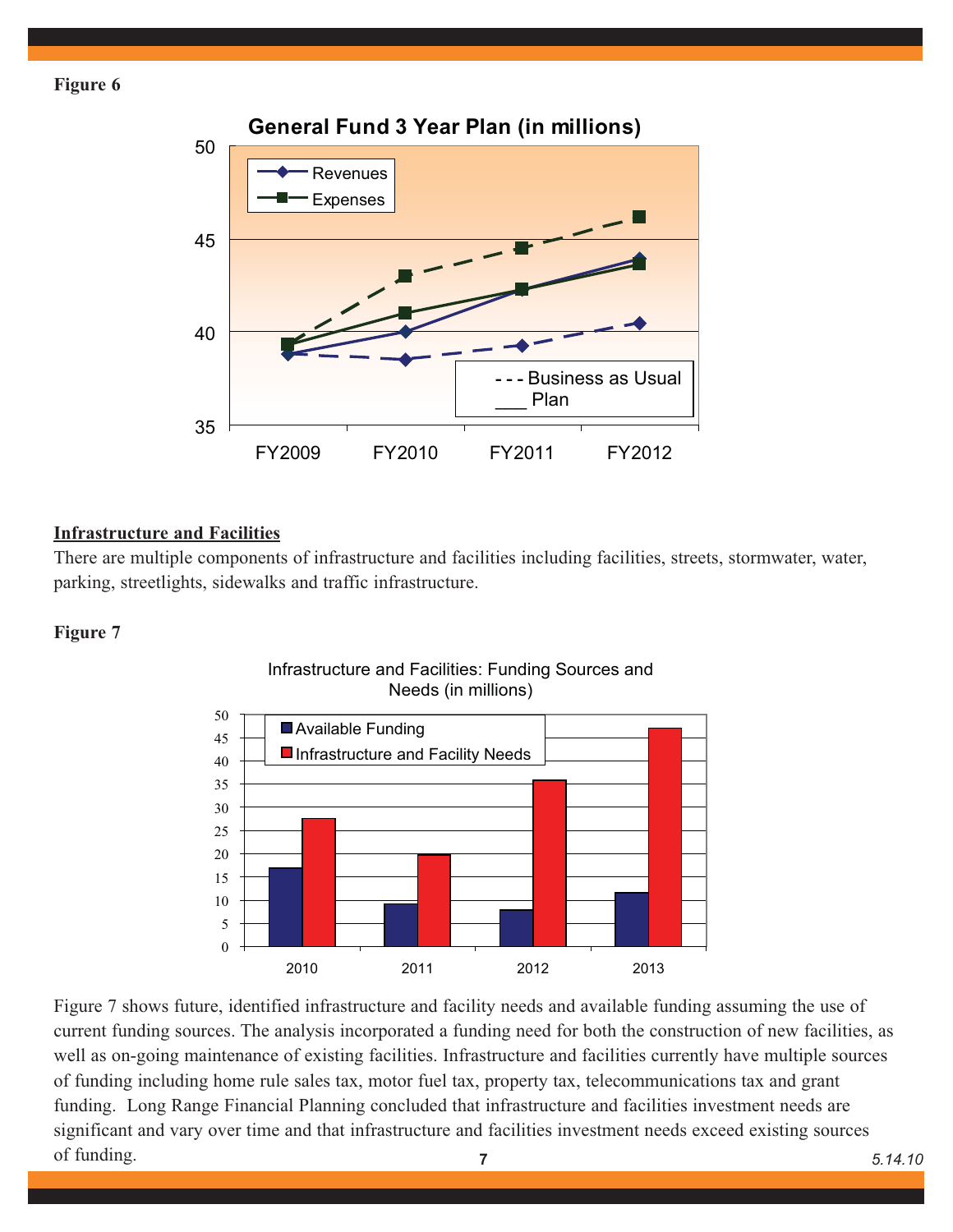# **Debt Capacity**

Figure 8 shows the Village's existing and future debt service payments and categorizes a typical municipal debt obligation as high, elevated, moderate or low. The Village currently has a moderate debt level.



# **Figure 8**

The planned stormwater debt payments (shown as dashed lines), reflect the payments associated with the two remaining \$25 million bond issuances planned to occur in 2012 and 2015 as part of the original funding strategy for the Watershed Infrastructure Improvement Program. Should those bond issues proceed as planned, the Village can expect debt service payments through 2038 as shown on the graph, including the dashed sections of the columns.

The Village has a strong financial position with a AA+ bond rating. As the chart indicates, current debt obligations are within moderate levels and drop to low levels in future years. Debt capacity is available in future years but the Village must pledge a revenue source or sources to pay off future bond issuances.

# **Infrastructure and Facilities Strategies**

The strategies identified for infrastructure and facilities include prioritization of infrastructure and facility needs. Then, the Village will issue debt in regular intervals at a moderate debt level to pay for the highest priority infrastructure improvements. The plan also called for pledging existing revenue sources or alternative revenue sources to pay for debt and called for implementation beginning in 2012.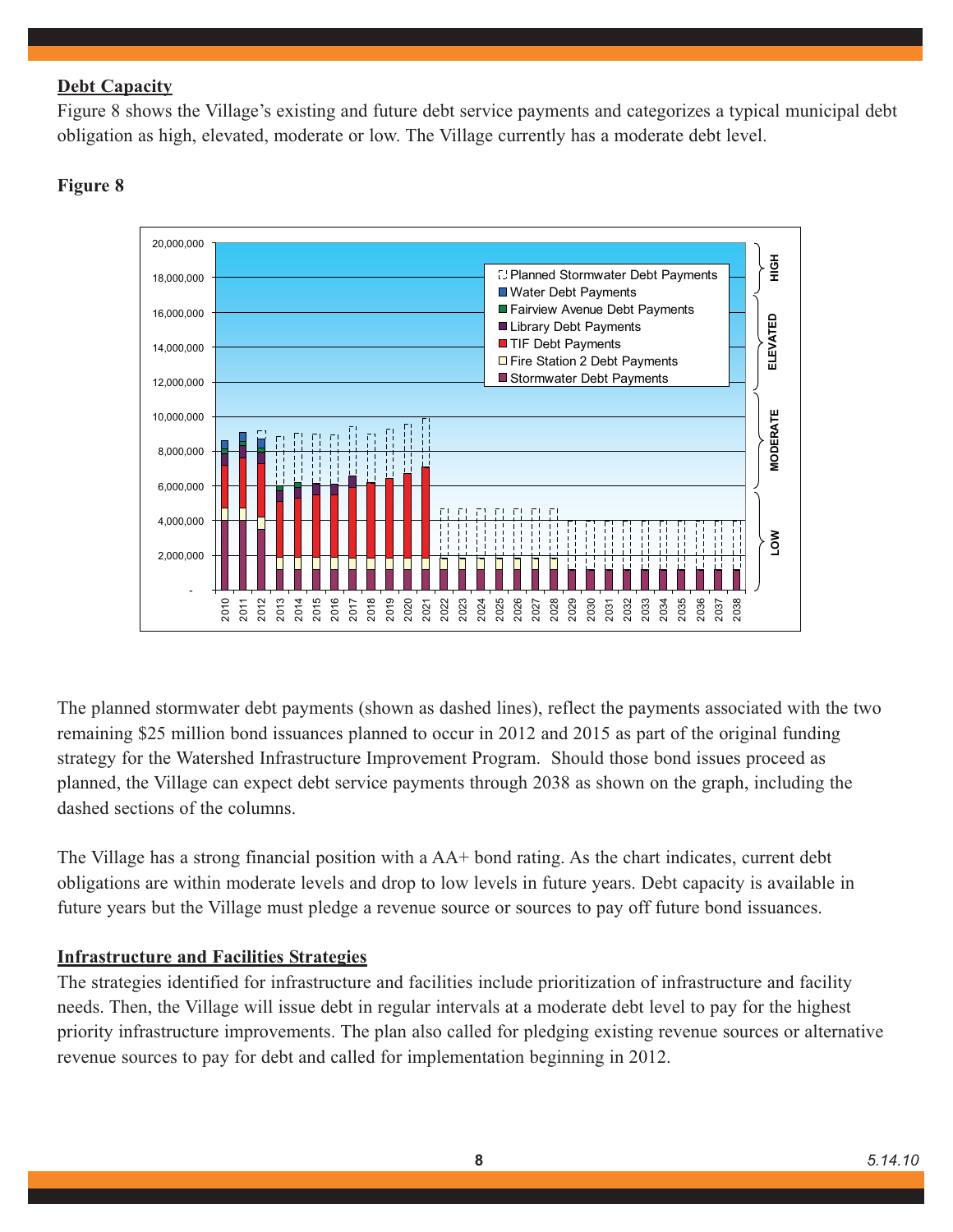

The 2010 Long Range Financial Plan implementation occurred during the 2010 budget process and adoption and varied slightly from the plan outlined above. The LRFP called for the following initiatives:

- Reduce GF expenses by \$2 million
- Increase the levy by \$500,000
- Increase other revenues by \$1 million
- Use \$1 million of reserves

The 2010 budget implementation resulted in:

- Net reduction of General Fund expenses by \$2.17 million
- Increased levy by \$500,000
- Home Rule Sales Tax rate increase of .25% going into effect on July 1, 2010 expected to generate about \$1 million
- Use \$834,000 of reserves

These actions resulted in a slight deviation from the original LRFP as depicted in Figure 9. A summary of the FY 2010 Budget can be found at http://www.downers.us/story/view/295.

# **Figure 9**

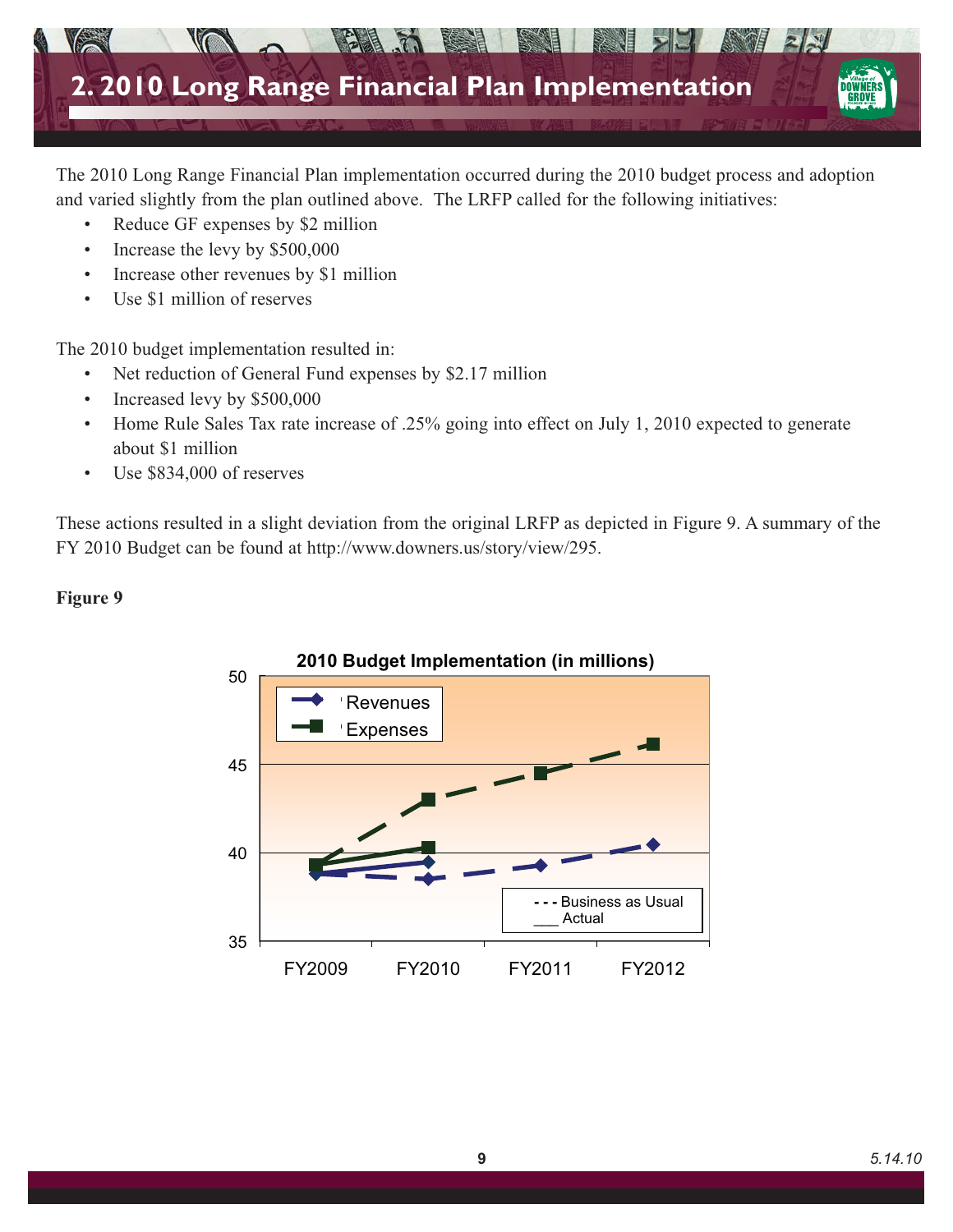

# **Figure 11**



**General Fund Revenue (in millions)**

\* Sales tax does not include Home Rule Sales Tax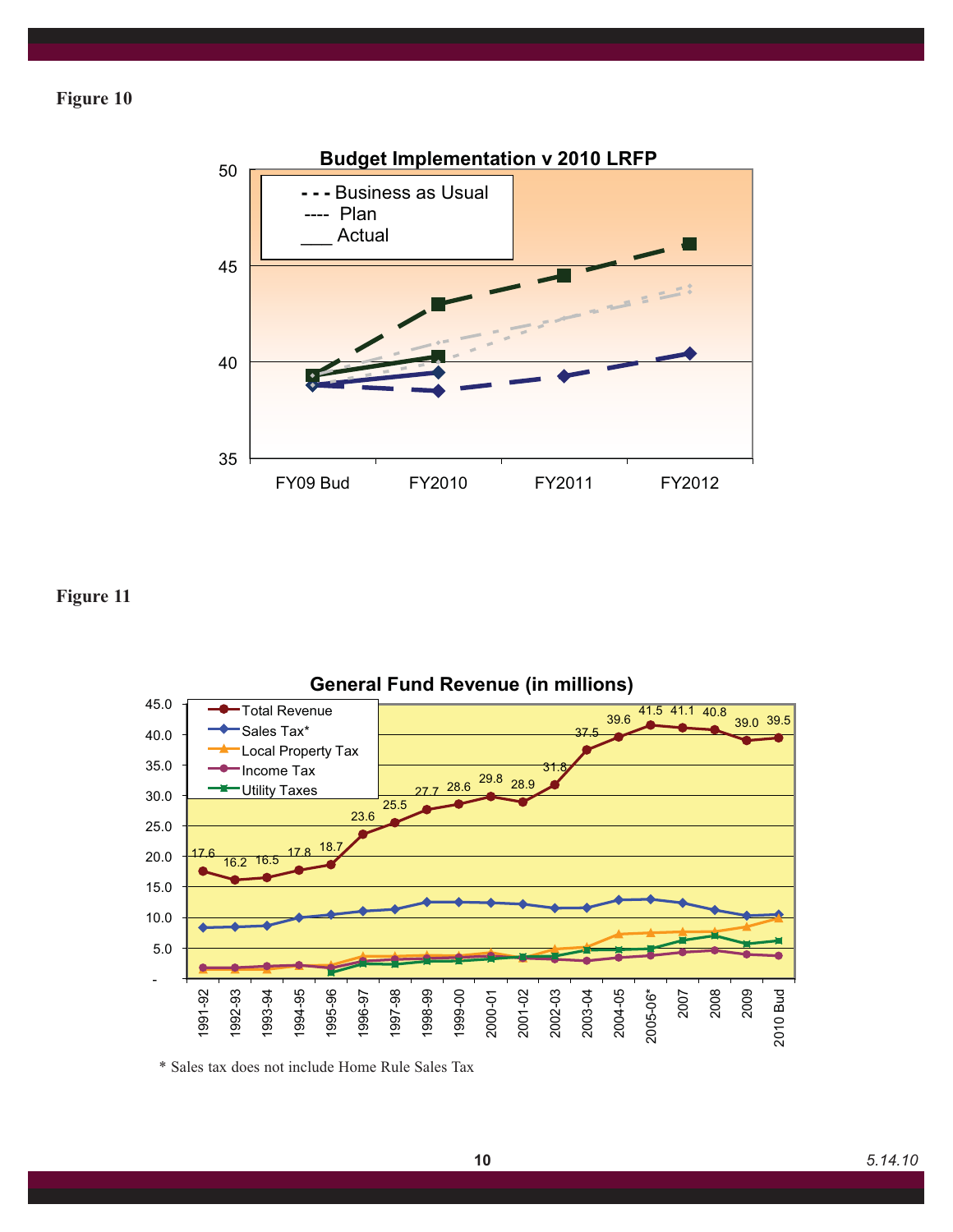

**General Fund Expenses (in millions)**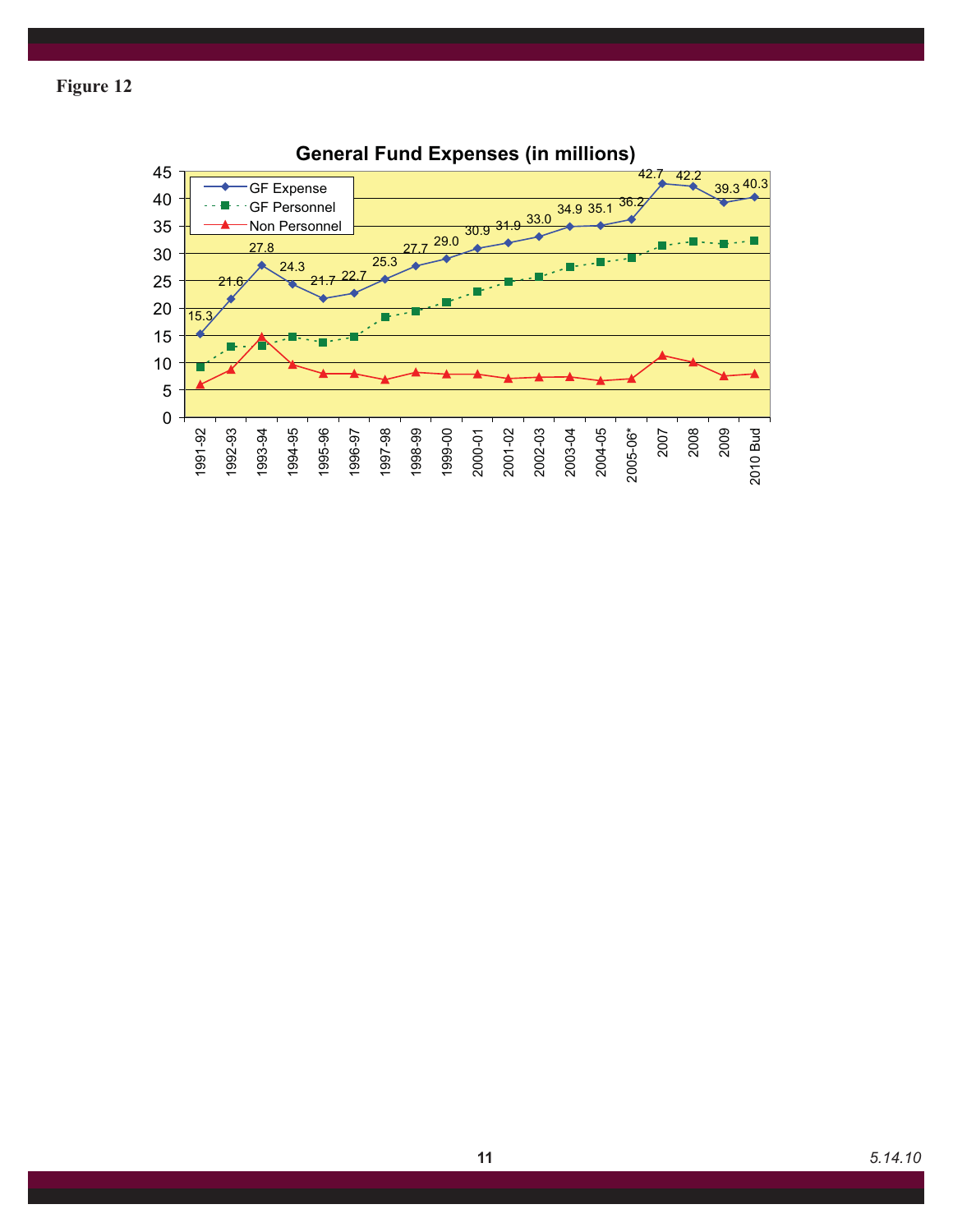

# **Overview**

This section of the Long Range Financial Plan will identify trends and issues not identified in the 2010-12 LRFP but which could potentially impact the Village's financial standing in 2011 and beyond. These issues have been identified due to recent conditions and should be considered in addition to the issues identified and discussed in the 2010-2012 LRFP. Staff continually monitors and evaluates the Village's various revenue streams. Through this analysis, Village staff has identified the following three items as financial issues which should be considered during the Long Range Financial Planning Process:

- State Shared Income Tax
- Telecommunications Tax
- Grant Funding

### **State Shared Income Tax**

State Shared Income Taxes are imposed on the privilege of earning or receiving income in or as a resident in the State of Illinois. Local government entities receive one-tenth (10%) of the net collections of all income tax received. The amount that each municipality receives is based on its population in proportion to the population of the entire State of Illinois. The State Shared Income Tax accounts for approximately 10% of the Village's total revenue and in FY10 is the Village's fourth largest General Fund revenue source. In FY08, the Village received \$4.6 million in income tax revenue and \$4.0 million in FY09. The recent decline in income tax revenue can be attributed to a decline in the aggregate income of state residents and businesses, reflecting the economic down turn. Staff is concerned that there may be an additional decline in income tax revenue due to a proposed change in the state's distribution of income tax revenue.

In order to balance the state of Illinois budget, the Governor is proposing to reduce the State Shared Income Tax disbursals to municipalities under the Local Government Distributive Fund (LGDF). Per the Governor's proposal, income tax disbursals to Illinois municipalities would be reduced from 10% to 7%. If approved, the Village's state shared income tax revenues would be reduced by approximately \$1.1 million on an annual basis.

### **Telecommunications Tax**

The Telecommunications Tax is imposed on all intrastate messages (i.e., those that originate or terminate in Illinois and are billed to a service address in Illinois) as well as all interstate messages. The types of telecommunications which are taxable include messages and information transmitted through use of local, toll, or wide area telephone services, including cellular phones and pagers.

Village staff has tracked Telecommunications Tax revenues and has found this revenue source has performed irregularly over the past several years as shown in Figure 14. In 2009, the Village collected approximately \$3.4 million in Telecommunications Tax revenues. 2009 Telecommunications Tax revenues represent a 27% drop below 2008 levels. Staff expects a further reduction in telecommunications tax revenue due to the loss of two revenue generating businesses. Recently, two call centers located in the Ellsworth Business Park ceased operation. While the amount of telecommunications tax revenue generated by these businesses has not been determined, staff is concerned that the loss of these two businesses may negatively impact total Village revenues. Due to the highly variable and irregular performance of Telecommunications Tax revenues and the loss of two call centers, staff has identified this item as a long term financial issue. Future revenues could remain near the FY09 level of \$3.4 million.